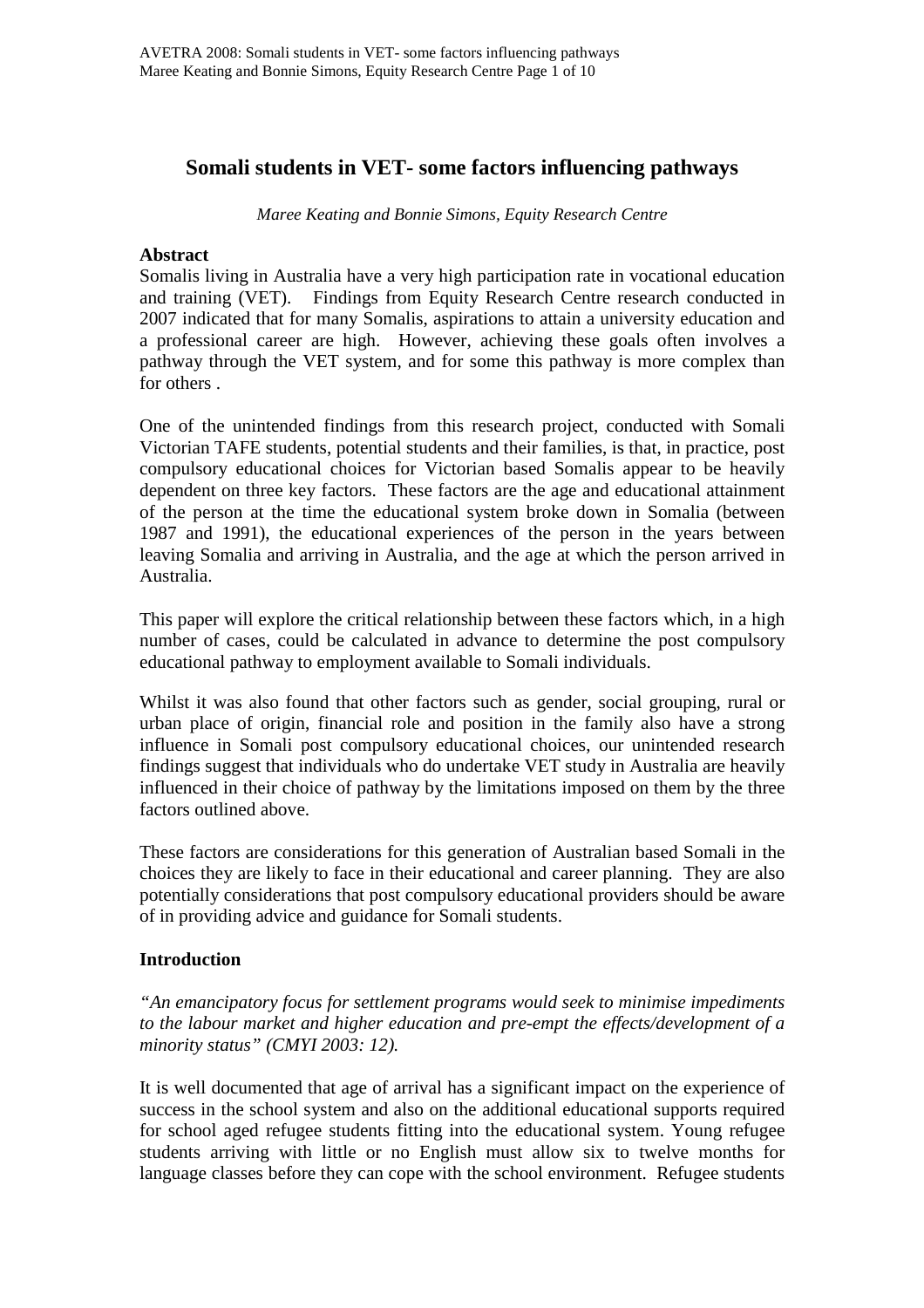with disrupted education who arrive when they are older than the age of twelve or thirteen often face more significant setbacks in their educational attainment. A student arriving with little or no English at the age of 13 will enter the school system at the age of 14. At this age the student could slot into Year 8 or 9 and, even with disrupted education, often make rapid gains in the two years leading up to VCE.

It is also well documented that student experiences of basic education preceding refugee engagement with the Australian school system will play a vital role in their ability to pick up the curriculum and be competitive with their peers. Basic educational attainment will be influenced by the presence of an education system in the country of origin, the quality and uninterrupted nature of the education received, and the quality of exposure to other sources of education during the course of their refugee journey before arriving in Australia.

For refugee students with major gaps in their basic education, but who have arrived at too late an age to fit into the school system (sixteen or over), programs such as Young Adult Migrant Education Course (YAMEC) play a critical role in providing a ESL style basic education program which can provide a bridge for students into VET courses. For these students, however, it has been found in previous research that, despite significant inputs from TAFE advisors (NMIT 2003:3), post compulsory educational options are not sufficiently developed to stop many from disengaging from education (Foundation House, 2007:4).

## **Background**

## *Educational opportunities in Somalia*

Somalis have arrived as refugees in large numbers in Australia in several waves since 1991. Over that time they have arrived with varying experiences, perceptions and expectations of education, depending on their age, gender, social grouping and under which period of history they were of school age in their country of birth. Many have spent time in other countries in their journey as refugees, sometimes accessing education along the way, often not.

In the 1950s and 60s there were several major shifts in the educational opportunities available in Somalia. However, under Italian/ British colonial rule, then British administration and early Independence, access to educational opportunities continued to be very limited, and education was conducted in Italian, English and Arabic languages.

During the 1970s, however, the revolutionary regime under Siad Barre adopted educational policies which prioritized the eradication of illiteracy, an expanded and accessible technical education system and the development of higher education options in Somali. Post secondary courses offered at the Higher Education level in the capital, Mogadishu, included law, teaching, agriculture, economics, engineering and medicine. Somali language was developed in written form in 1975. By the early 1980s considerable progress had been made towards Barre's educational goals. All schools were nationalized and there were four levels of education. However, in the 1970s girls and children from nomadic groups still often only completed three or four years of the eight year primary curriculum and enrolments beyond primary school continued to be low in the late 1980's. Despite enormous efforts on the part of the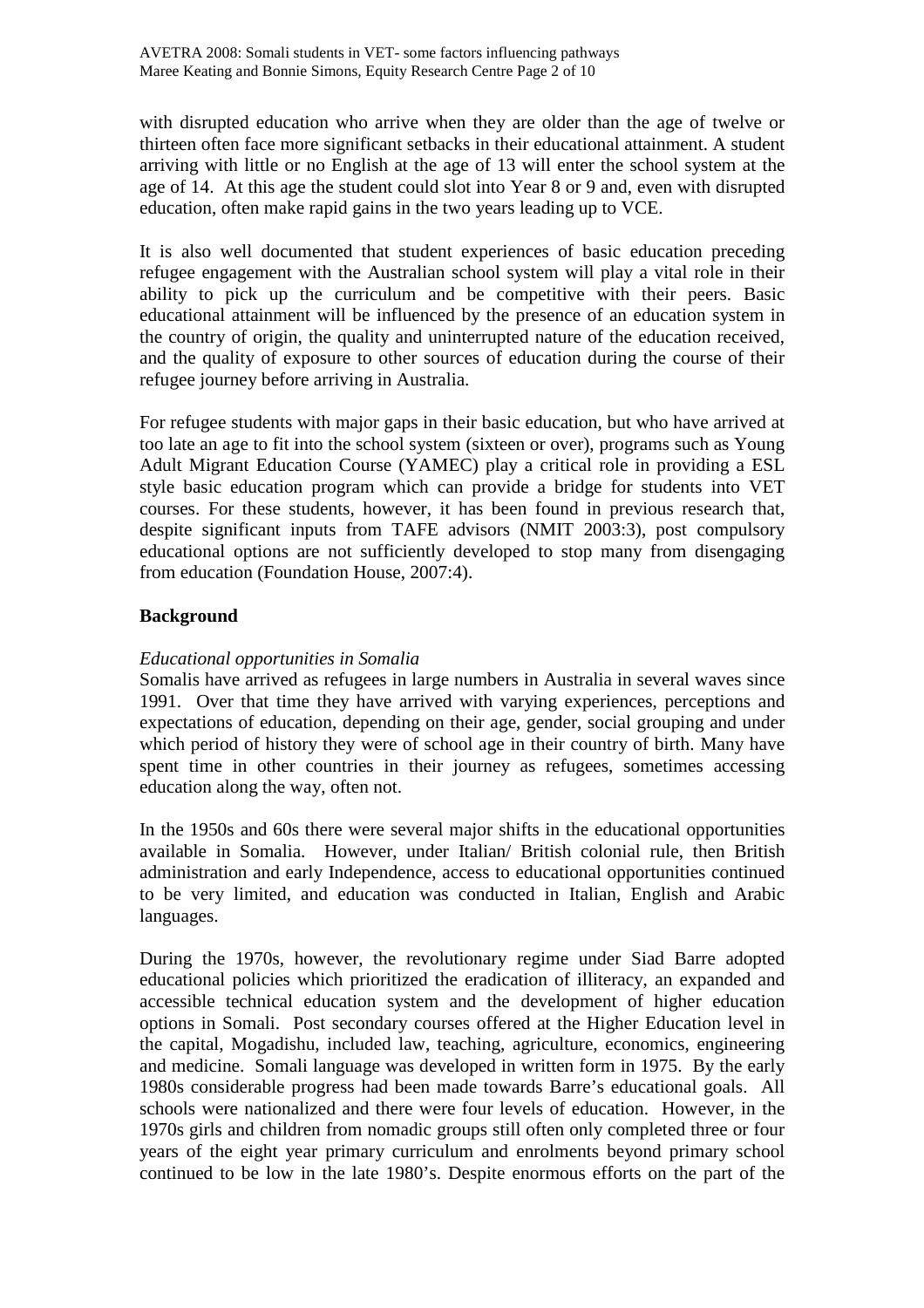government to restructure the school system in order to encourage further study, and to establish an effective adult literacy program in rural areas, there were high levels of secondary /technical school drop out rates and the UN estimated there to be roughly 24% literacy by 1990 (Helen Chapin Metz (ed), 1992).

In the years between 1987 and 1991, social unrest disrupted the fledgling education system and by 1991 schools ceased to exist. Since then, Somalis have had little access to secular education at any level (AMEP, 2003: 21).

It is critical to this paper however, that whilst primary school enrolment levels in Somalia were reported by UNICEF in 2006 to have stayed very low since 1990, the Somalis who were better educated, including many teachers, were the ones who were able to leave refugee camps for Australia, the US and Europe since then (Brophy and Page, 2007: 136).

A great number of Somalis living in Victoria today hold passionate beliefs about the right to universal education and the value of a University qualification.

#### *Demographics of the Victorian based Somali community*

In 1992, an estimated 800 000 Somali refugees fled to neighbouring countries to escape political unrest. Continued factional fighting and drought led to the further displacement of 20 000 people in 2000 and 2001. The Transitional National Government, formed in 2000, is still not accepted by a number of Southern clans (AMEP 2003). Political divisions continue to affect relationships within the Somali diaspora.

The greatest number of Somalis arrived in Melbourne between 1996 and 2001, with only a tiny number of Somalis arriving in Australia prior to 1991, and 35% arriving between 1991 and 1995. Of the Australia wide Somali population, 60% is resident in Victoria. In 2001 nearly all Victorian based Somali born residents lived in Melbourne (99.1%). According to 2006 Census of population and housing in Melbourne, a total of 2 594 Somali born people are resident in Victoria. According to 2001 census information, the majority of the Somali population is situated in the Northern suburbs within Banyule and Darebin. According to the Banyule Community Health Service Somali Research Project (2005) , the majority of Somalis in Banyule have come from large town or cities in Somalia, which would indicate that adult Somalis arriving in Victoria during the first wave of refugee intake were urban Somalis most likely to have benefited from Barre's educational policies and programs.

Nearly 50% of the Somali population living in Victoria in 2001 was still under 25 years old. This means that half the 2001 Somali population living in Victoria falls into the generation of Somalis who were under the age of 14 in 1990, when the school system ceased to exist. The other half fell either into the category of Somalis who had the opportunity under the Barre regime to have up to a University level education, or who were over 35 and who may have been fortunate enough to get an education under the British education system.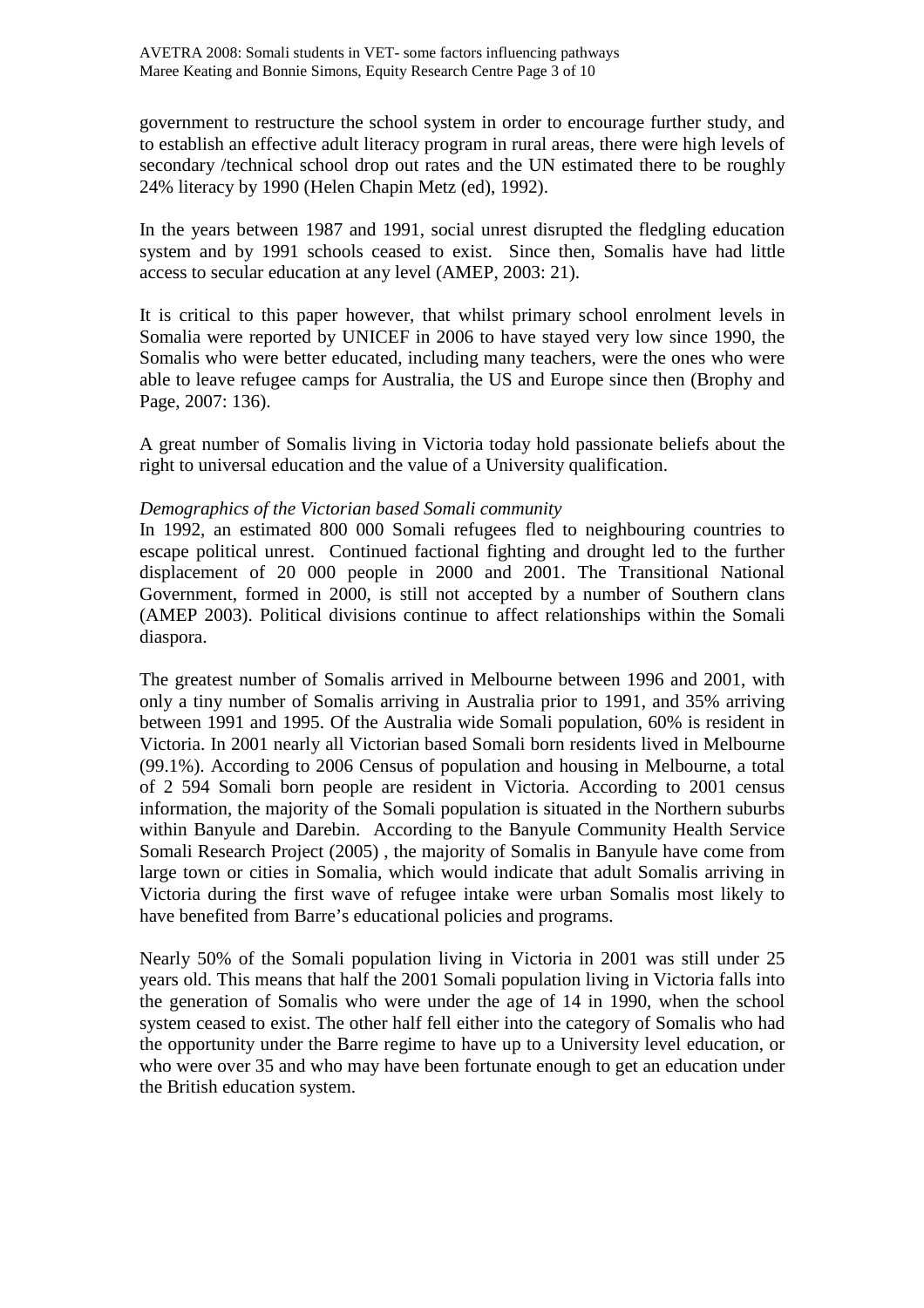74% of Somali born Victorians in 2001 assessed themselves as speaking English "well" or "very well" in the census, which can be attributed to the youth of the arrivals and their determination to learn English for study or work.

The issues to do with school based support are now most relevant for other cultural groups, whilst the issue of post school educational support is critical for the Somali community. In 2005/6, 52% of the humanitarian entrants assisted under the Integrated Humanitarian Settlement Strategy (IHSS) were aged 18 or under. 399 newly arrived refugee children from Sudan were enrolled in Victorian schools in 2005/6, and only 16 from Somalia.

## **Attitudes towards Australian education**

Most of the young Somali men and women who arrived in Australia at school age between 1991 and 1995 are now in their twenties. Somali school students interviewed in 1996 were found to have a very high regard for learning (White R, et al, 1999) and high ambitions to succeed educationally. Whilst alternative secondary school programs such as VCAL in schools have been heralded as positive development for students with disrupted learning (NMIT, 2007: 5), Equity Research Centre research in 2007 found that current Somali school students are particularly unlikely to choose a VCAL stream, because of family expectations that they will go into a university based rather that VET course after school. Inter generational communication on the issue of VET is often fraught within the Somali community, with young Somali people undertaking VET study often unable to communicate to family members that their choices are realistic.

The Changing Cultures Project report found that, whilst teachers in support programs such as YAMEC at NMIT are in an excellent position to identify concerns of refugee young people and to connect them to social services, there is an additional need for a strategy directed at newly arrived communities and community workers providing settlement advice "to promote understanding of the TAFE sector and the pathway options it offers" (NMIT, 2003:3).

New arrivals coming to Australia too late to enter the high school system often recognise the practical limitations in their educational options. The Changing Cultures project found that many students "accept that due to their limited exposure to any formal education and their literacy levels they may begin their career in non professional positions". Work experience programs have been found to help students to broaden their career aspirations and exposure to Australian culture, although it has also been found that amongst the Somali community, apprenticeships are generally not highly regarded. The project found that, for Somali families, "there is more status attached to computer/office work" (NMIT, 2007: 47), and certainly a large number of Somali interviewees of all ages within the ERC research in 2007 indicated a preference for white collar professional work in areas such as teaching, engineering, health or community development.

Given the high educational aspirations of Somalis living in Victoria, and their ambitions to participate in professional employment, it is important that the factors which influence their educational options be understood. The three critical factors for Victorian Somalis to consider in assessing their likely options are often the age and educational attainment of the person at the time the educational system broke down in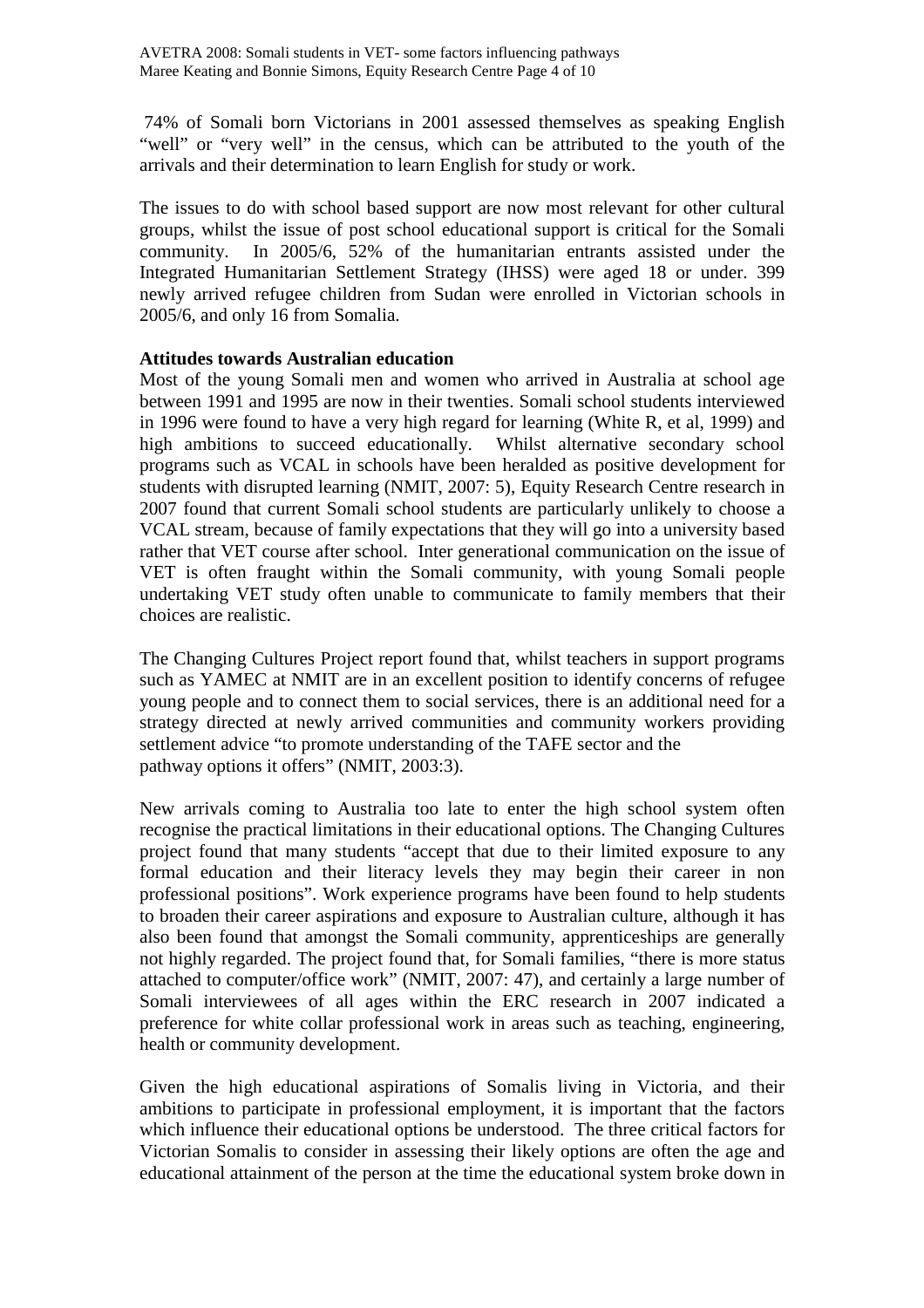AVETRA 2008: Somali students in VET- some factors influencing pathways Maree Keating and Bonnie Simons, Equity Research Centre Page 5 of 10

Somalia, the educational experiences of the person in the years between leaving Somalia and arriving in Australia, and the age at which the person arrived in Australia.

#### **Research method**

A literature review was conducted into the Somali community in Victoria in relation to post compulsory education. AVETMISS enrolment data and ABS data was analysed to determine both the age of arrival of Somali refuges in Victoria since 1991 and VET choices that were being made by Somali students in 2006. Seventy three people then participated in interviews and focus groups including 53 people from within the Somali community.

Responses were analysed and from this analysis, some unintended findings emerged relating to the choices that Somali men and women were making. One of these unintended findings is the subject of this paper and relates to the critical factors influencing choice of post compulsory education pathway. Material from the research and case study material is used to demonstrate key points.

An interesting pattern emerged from the interview and case study material, that the experience of education in Somalia prior to 1991 combined with post Somalia exposure to education and age of arrival in Australia could be calculated to determine the vocational pathway the subjects would be most likely to choose towards employment.

#### **Discussion of research findings**

#### *Age and year of arrival in Victoria in relation to educational background*

Table 1 shows that around 25% of all Somalis have arrived in Victoria when they were between the ages of fifteen and twenty four. However, those in that same age group arriving in different periods have a different range of possible educational backgrounds.

For example, the age group 15-24 made up 24.2% of those who arrived between 1991 and 1995. Allowing for a 3 year interim stay in a refugee camp, the educational participation of this group could have ranged from a tertiary education for a 24 year old arriving in 1991 to 3 years of secondary education for a 24 year old arriving in 1995. For a 15 year old possible education levels could range from up to 5 years primary in 1991 to no education at all in 1995.

This same age group made up 27.5% of those arriving between 1996 and 2001. Their education experience, again allowing for 3 years in a refugee camp en route to Australia, would have ranged from 3 or 4 years secondary education for a 24 year old arriving in 1996 to 3 years of primary school for a 24 year old arriving in 2001.

A 15 year old arriving at any time between 1996 -2001 would have had no secular education at all in Somalia and very limited education in refugee camps. The implications are that hundreds of 15-25 year old Somalis arriving in Victoria after 1996 and now of working age, will have experienced a combination of heavy family pressure to succeed academically and major problems preparing for post compulsory education which would require many years to address.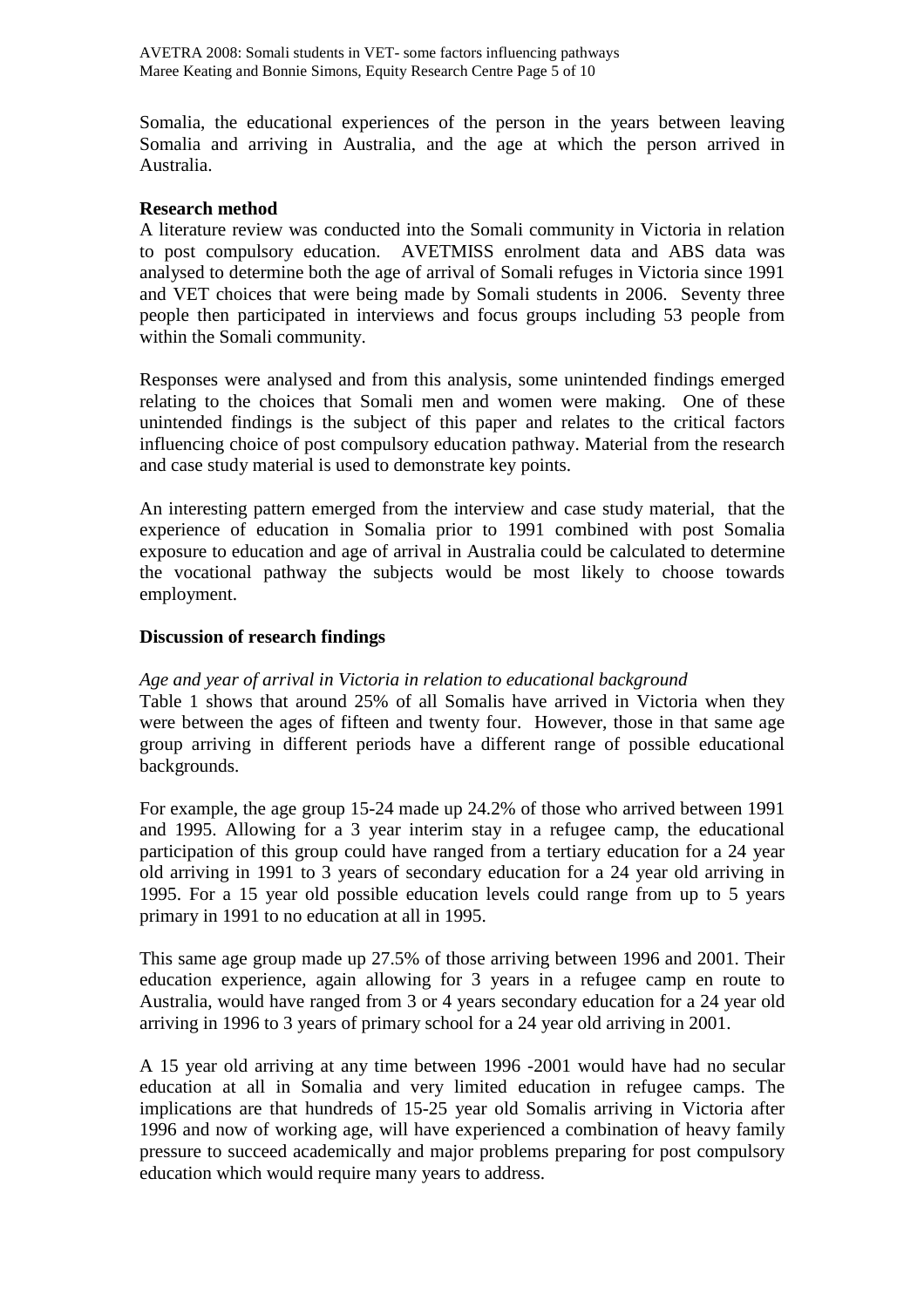| Age<br>group<br>(years)        | . .<br>1981-1990 |                | 1991-1995 |            | 1996-2001 |            | Not stated |            | Total<br>Somalia-born |       |
|--------------------------------|------------------|----------------|-----------|------------|-----------|------------|------------|------------|-----------------------|-------|
|                                | Person           | of<br>$\%$     | Persons   | of<br>$\%$ | Persons   | of<br>$\%$ | Persons    | of<br>$\%$ | Person                | %of   |
|                                | S                | total          |           | total      |           | total      |            | total      | S                     | total |
| $0 - 14$                       | 3                | 2              | 160       | 19.4       | 323       | 26.9       | 54         | 39.1       | 540                   | 23.3  |
| 15                             | 26               | 17.3           | 199       | 24.2       | 330       | 27.5       | 28         | 20.3       | 583                   | 25.2  |
| 24                             |                  |                |           |            |           |            |            |            |                       |       |
| 25                             | 29               | 19.3           | 221       | 26.9       | 283       | 23.5       | 24         | 17.4       | 557                   | 24.1  |
| 34                             |                  |                |           |            |           |            |            |            |                       |       |
| 35                             | 59               | 39.4           | 139       | 16.9       | 135       | 11.2       | 17         | 12.3       | 350                   | 15.1  |
| 44                             |                  |                |           |            |           |            |            |            |                       |       |
| 45                             | 20               | 13.3           | 52        | 6.3        | 70        | 5.8        | 6          | 4.3        | 148                   | 6.4   |
| 54                             |                  |                |           |            |           |            |            |            |                       |       |
| 55<br>$\overline{\phantom{a}}$ | 7                | 4.7            | 32        | 3.9        | 38        | 3.2        | 3          | 2.2        | 80                    | 3.5   |
| 64                             |                  |                |           |            |           |            |            |            |                       |       |
| 65                             | 3                | $\overline{2}$ | 15        | 1.8        | 13        | 1.1        | 3          | 2.2        | 34                    | 1.5   |
| 74                             |                  |                |           |            |           |            |            |            |                       |       |
| 75 >                           | 3                | 2              | 55        | 0.6        | 10        | 0.8        | 3          | 2.2        | 21                    | 0.9   |
| <b>Total</b>                   | 150              | 100.0          | 823       | 100.0      | 1,202     | 100.0      | 138        | 100.0      | 2,313                 | 100.0 |

**Table 1- Somali Migration to Victoria 1981 – 2001 by Age** 

Source: ABS, 2001 Census of Population and Housing, Special Tables, Usual Residence

#### *VET participation in Victoria*

In 2006, Somalis proportionally attended more VET training than any other Horn of Africa community. 44% of Victorian Somalis were engaged in some form of VET training (25% in TAFE and 19% in other VET) compared to 28% of the larger, equally established Ethiopian population. Of these, Somali women were highly represented with 54% of the female Victorian Somali population participating in VET in 2006 (2006 Australian Census of Population and Housing).

According to AVETMISS 2006 data, 1128 Somali born students were undertaking VET courses. This included 354 Somalis under the age of 25, (a higher proportion of young VET participants than is found in the Ethiopian community.) For this group of highly motivated students, it is likely that their experience of education in Somalia was non existent or minimal. As can be seen in the Table 2 below, their main exposure to basic education would have taken place in the years following their flight from Somalia.

| Age in 2007 | Educational life stage in | <b>Education System</b>        |  |  |
|-------------|---------------------------|--------------------------------|--|--|
|             | <b>Australia</b>          | in Somalia                     |  |  |
| $5 - 12$    | Primary Prep $-6$         | secular education<br>No<br>in  |  |  |
| $13 - 18$   | Secondary Years $7 - 12$  | Somalia and limited or none in |  |  |
|             |                           | refugee camp                   |  |  |
| $19 - 25$   | Post compulsory           | Limited secular education in   |  |  |
|             |                           | Somalia and refugee camp       |  |  |
| $26 - 45$   | Post compulsory           | Functioning system with access |  |  |
|             |                           | lessening approaching 1987 and |  |  |
|             |                           | governed by family income,     |  |  |
|             |                           | gender, geography and social   |  |  |
|             |                           | position                       |  |  |

**Table 2-Somali Education Experience by current age group**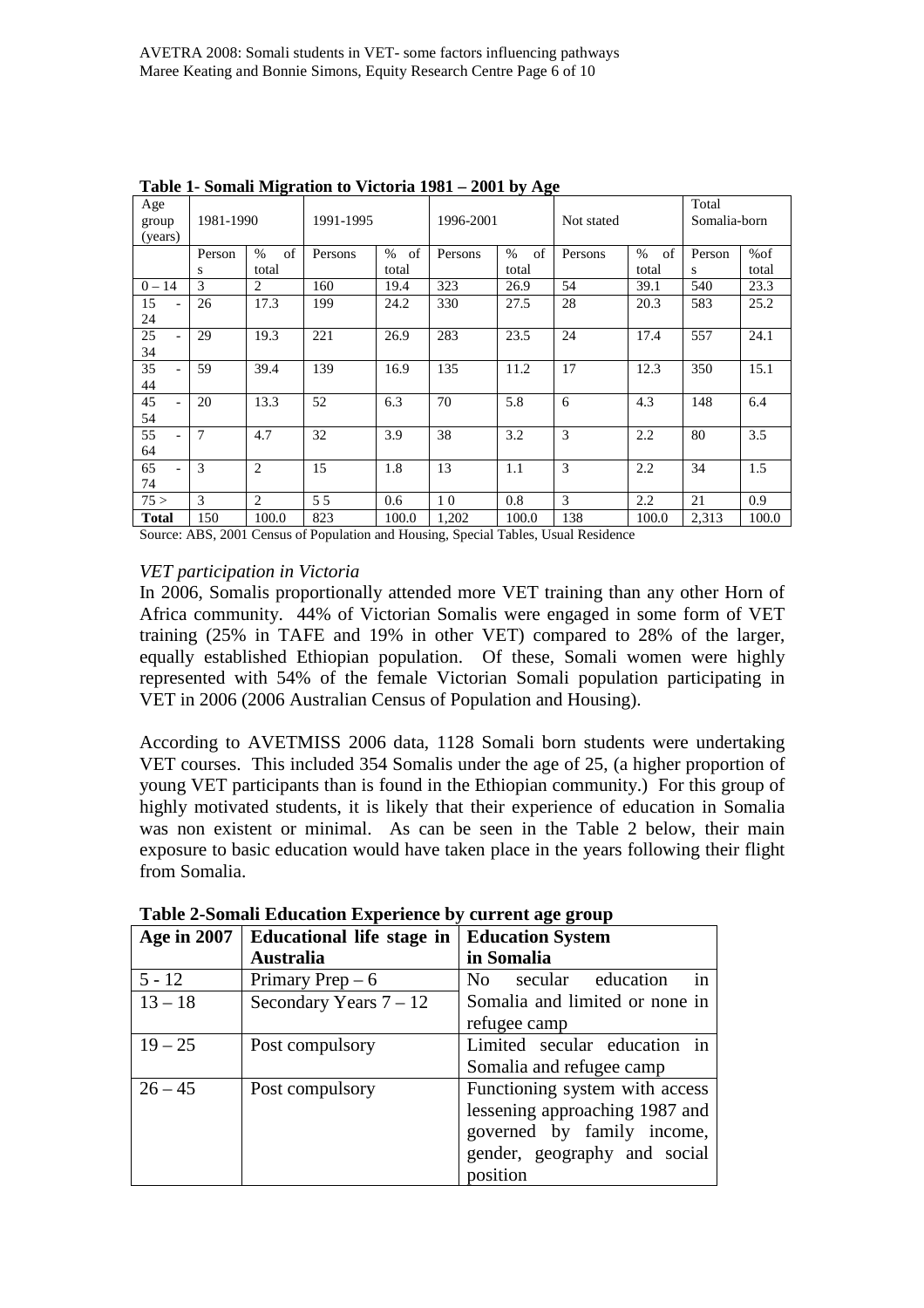#### *Three comparisons*

The three factors: age in 1991, exposure to education between leaving Somalia and arriving in Australia, and age of arrival in Australia, need to be looked at together in order to predict likely educational pathways. These three factors often converge in such a way that certain educational choices and pathways for Somali students and potential students becomes prescribed. In order to illustrate the human impact of the convergence of these three factors, some comparisons can be taken from the research data. These comparisons reveal the kinds of educational and vocational impacts arising from the convergence of the three factors in different ways.

The first comparison can be made between two Somali women both currently aged between 15 and 25. Both arrived in Australia after 1996, with no education in Somalia. In many ways their situations were very similar on arrival. On the one hand, however, Fartun arrived in Australia at the age of fourteen and Nasra arrived at the age of twelve. As a result, Fartun entered school at the level of year 10 and Nasra at year 7.

By the time Fartun was able to start school in 1998 it was determined that she should enter at Year 10. Unable to successfully integrate into secondary school, she dropped out early in Year 11. In the intervening eight years she enrolled in a Fashion Design course at a TAFE college (which she did not complete), attempted to enrol in a nursing course (but failed the preliminary test twice), and subsequently enrolled in a maths and science bridging course in order to address the gaps in her basic education. She said "My older brothers and sisters had education before the war, but there was no opportunity for us younger ones. It was very hard to come to Australia at 14 and go into Year 10 with no education and no English. I couldn't catch up."

Nasra entered school at year 7 in 2002 and integrated quickly. She completed her Year 12 and immediately went on to complete a Certificate 3 with a view to doing further study in Community Development.

The difference for these two women is a stark indication of the difference the age of arrival can make to educational pathways, even with other key factors being similar.

|                     | Fartun                        | Nasra                                         |  |  |
|---------------------|-------------------------------|-----------------------------------------------|--|--|
| Current Age         | 25                            | 18                                            |  |  |
| Year Arrived        | 1997                          | 2002                                          |  |  |
| Age at Arrival      | 14                            | 12                                            |  |  |
| Education           | No education                  | limited<br>education<br>N <sub>0</sub><br>and |  |  |
|                     |                               | education in refugee camp                     |  |  |
| <b>School Entry</b> | Year 10                       | Year <sub>7</sub>                             |  |  |
| Pathway             | Year $10 - TAFE$ (3 attempts) | Year $7 -$ Year 12 - TAFE                     |  |  |

**Table 3- Pathway for two women under 25 with different point of school entry and age at arrival** 

The second comparison can be made between two Somali men of almost identical age, who both arrived in Australia after 1996. Neither had any basic education in Somalia and limited exposure to education in a refugee camp. One arrived at the age of twelve and the other at the age of nineteen. Both had families that were very supportive of them achieving a university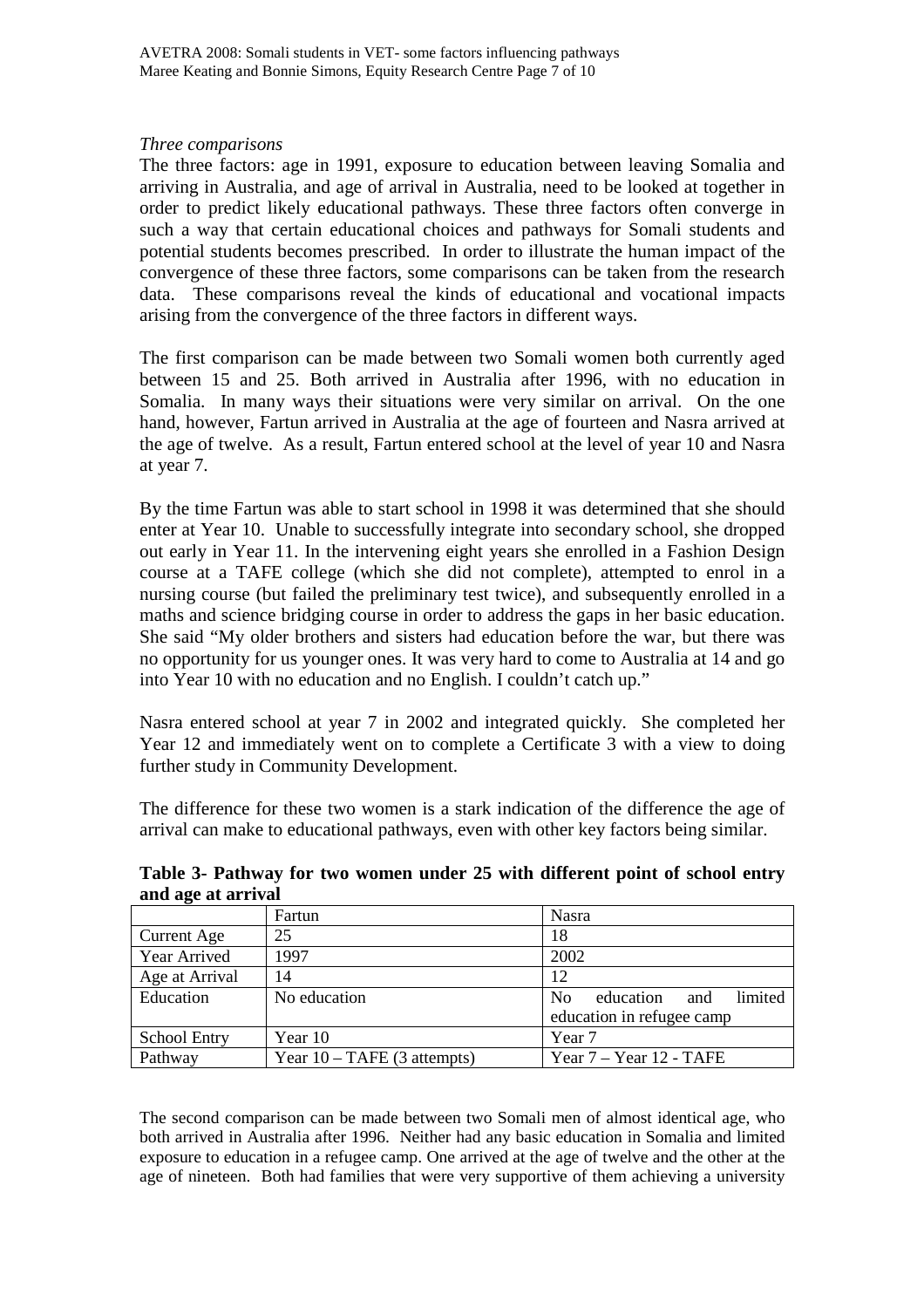education. Like Fartun and Nasra, the critical difference between the two men was that one arrived at an age when he could complete a full secondary education in Australia and the other arrived at an older age and was unable to cope with the demands of the VCAL course through TAFE.

Mohammed is twenty three years old and arrived in Australia at the age of twelve. He was able to integrate into school quickly after some English language classes and completed Year 12. He then went straight into TAFE from school and completed an Advanced Diploma in International Trade, followed by a university degree in International Trade. At twenty three years of age he is now ready to realise his dream of working in business.

Ahmed on the other hand, is twenty four years old but arrived in Australia when he was nineteen. He quickly realised he would not realise his mother's dream for him to have a university education. After some English language classes he entered the YAMEC program for 6 months. He attempted VCAL through TAFE but English language and educational gaps made it impossible for him to complete without intensive support. So he returned to YAMEC and continued to study for two years.

Ahmed completed a TAFE pre-apprenticeship in fitting and turning but again his age worked against him and he was unable to get a job because of his age. He was eventually offered a boilermaker apprenticeship when he was looking for work as a fitter and turner. He was completing his apprenticeship in 2007.

|                    | Mohammed                             | Ahmed                            |  |  |
|--------------------|--------------------------------------|----------------------------------|--|--|
| <b>Current Age</b> | 23                                   | 24                               |  |  |
| Year Arrived       | 1996                                 | 2002                             |  |  |
| Age at Arrival     | 12                                   | 19                               |  |  |
| Education          | secular education and limited<br>No. | No secular education and limited |  |  |
|                    | education in refugee camp            | education in refugee camp        |  |  |
| School Entry in    | Year 7                               | <b>YAMEC</b>                     |  |  |
| Australia          |                                      |                                  |  |  |
| Pathway            | Year $7 - 12 - TAFE$ - University    | YAMEC -- VCAL at TAFE -          |  |  |
|                    |                                      | YAMEC -- TAFE                    |  |  |

**Table 4- Two men under 25 but different point of school entry and age at arrival** 

The third and final comparison illustrates the ways in which age at the time of breakdown in the Somali educational system influences two people, even when they have arrived in Australia at the same age.

Aden and Sahra both arrived in Australia when they were too old to access the school system. Aden was seventeen and Sahra was eighteen. Aden, however, arrived in 2003 and was only five years old when the school system completely broke down in Somalia. He therefore had no basic education. Four years after his arrival he is now entering a carpentry apprenticeship. Sahra arrived just after the beginning of civil unrest, in 1988 and had completed twelve years of study in Somalia. She immediately enrolled in further study.

After studying in the YAMEC program for two years, Aden has taken full advantage of the TAFE educational pathways available in order to achieve his goal of secure employment. First he enrolled in an IT course and then completed a Business Management course at TAFE.

Currently completing a Carpentry Pre-Apprenticeship at TAFE, Aden then hopes to go into an apprenticeship in the building industry and eventually into self employment.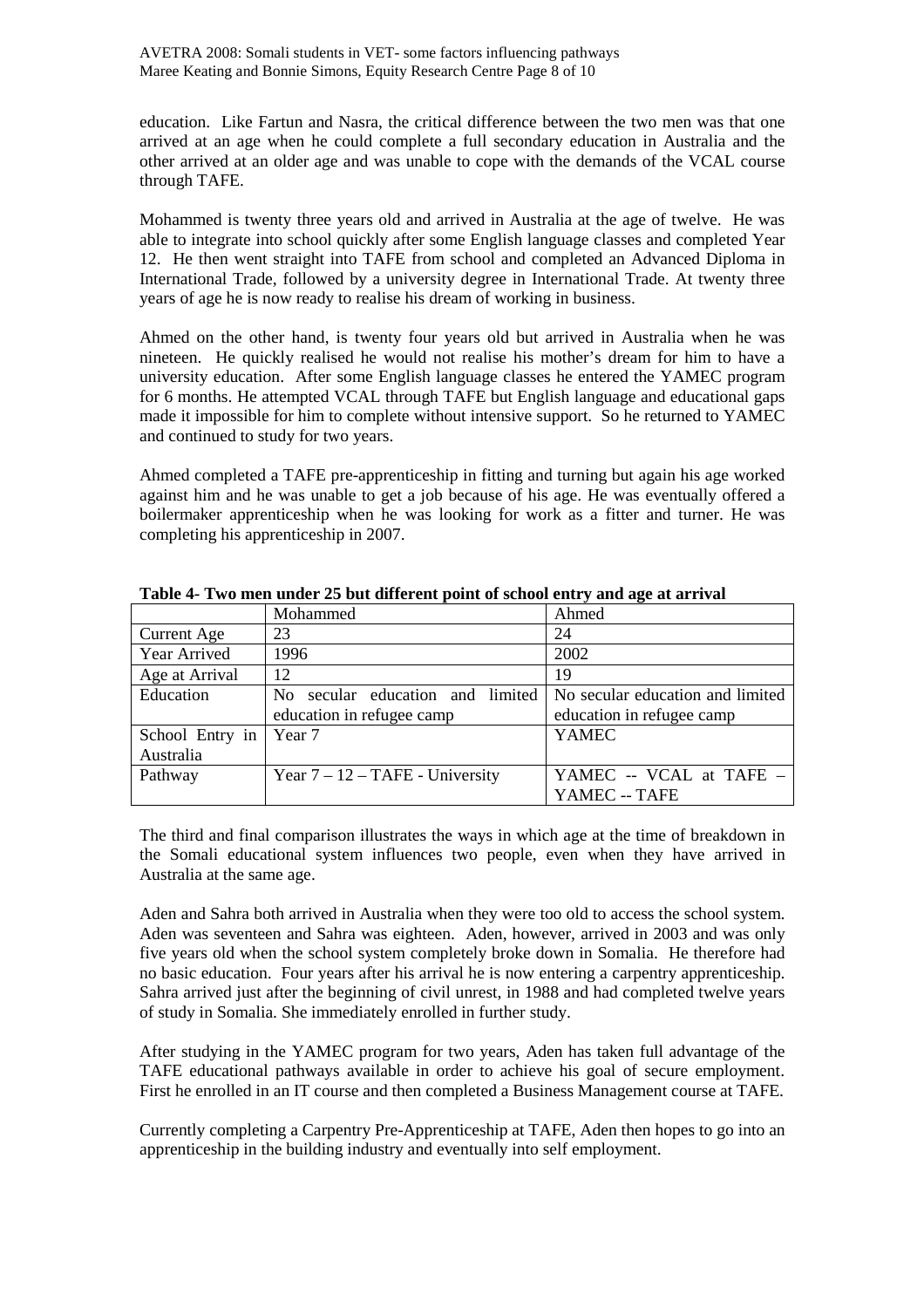AVETRA 2008: Somali students in VET- some factors influencing pathways Maree Keating and Bonnie Simons, Equity Research Centre Page 9 of 10

Sahra completed several months of English classes in 1988 and was then able to immediately enrol in and complete a Diploma course at TAFE. She is currently undertaking a second Diploma level qualification.

|                 | Aden                             | Sahra                         |  |
|-----------------|----------------------------------|-------------------------------|--|
| Current Age     | 22                               | 38                            |  |
| Year Arrived    | 2003                             | 1988                          |  |
| Age at Arrival  | 17                               | 18                            |  |
| Education       | No secular education and limited | Completed 12 years in Somalia |  |
|                 | education in refugee camp        |                               |  |
| School Entry in | YAMEC                            | <b>TAFE</b>                   |  |
| Australia       |                                  |                               |  |
| Pathway         | YAMEC for 2 years                | $TAFE - 2 Diplomas$           |  |
|                 | $TAFE - 3 courses$               |                               |  |

**Table 5- Two people with similar age at arrival but different ages in 1991** 

## **Conclusions**

Somalis living in Victoria are avid consumers of VET courses. Many between the ages of thirty five and fifty five potentially had access to a wide range of educational opportunities in Somalia and have arrived with the capacity to slot quickly into post compulsory education. Unfortunately for many of them, economic imperatives inhibit their participation in VET and professional careers.

A large number of younger Somalis, however, arriving in Australia after the age of fourteen have the double disadvantage of no basic education and an inability to benefit from the Australian secondary school system. For those students the vocational pathways are more complex, time consuming and incremental.

The case study material about Somali experiences of post compulsory education in Victoria, developed by the ERC, is full of perserverance, determination and ambition to succeed over many years of study. One older, university educated case study participant said to us that *"TAFE course in Somali culture is something very low. I mean, it's not like uni, maybe a little bit higher than high school".*

For those like her who lived through the Barre regime, it was a major achievement to complete University level study. Technical courses were offered to students who had barely completed primary school. For younger Somalis, who are too old to enter the Australian school system on arrival but too young to have had any education in Somalia, there is a great need for the Victorian VET system to provide sustained educational support to allow them to reach their full potential in post compulsory education and beyond.